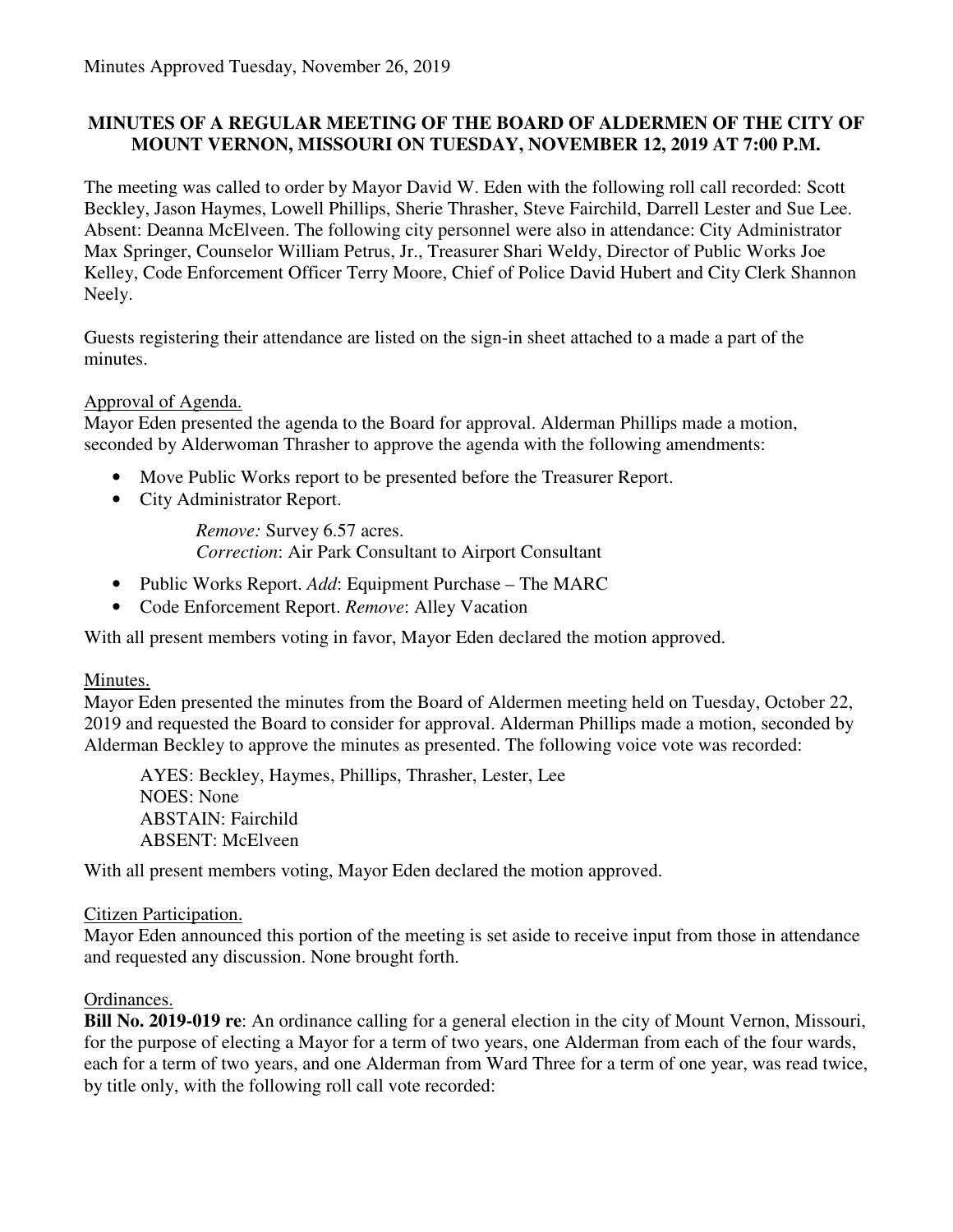First Reading: AYES: Beckley, Haymes, Phillips, Thrasher, Fairchild, Lester, Lee NOES: None ABSTAIN: None ABSENT: McElveen

Second Reading: AYES: Beckley, Haymes, Phillips, Thrasher, Fairchild, Lester, Lee NOES: None ABSTAIN: None ABSENT: McElveen

Bill No. 2019-019 was declared passed and sent to the Mayor for signature. Bill No. 2019-019 thus became Ordinance number 5.184.

**Bill No. 2019-020 re**: An ordinance vacating an alley between Lots 6 and 7, Block 2 of Hash & Crawford Addition and Lots 5 and 8, Block 4 of Hash & Crawford to the City of Mount Vernon, Missouri was read twice, by title only, with the following roll call vote recorded:

First Reading: AYES: Beckley, Haymes, Phillips, Thrasher, Fairchild, Lester, Lee NOES: None ABSTAIN: None ABSENT: McElveen

Second Reading: AYES: Beckley, Haymes, Phillips, Thrasher, Lester, Lee' NOES: Fairchild ABSTAIN: None ABSENT: McElveen

Bill No. 2019-020 was declared passed and sent to the Mayor for signature. Bill No. 2019-020 thus became Ordinance Number 10.61.

### Department Reports.

City Administrator.

Springer held discussion on the following items:

- Sales Tax. Springer presented the sales tax revenue report to the Board. Discussion was held.
- Employee Health Insurance. Springer presented several options from HM Benefits for employee health insurance which also includes costs for dental and vision coverage. Discussion was held. Alderwoman Lee made a motion, seconded by Alderman Fairchild to proceed with Option Three package and to include the dental/vision coverage. With all present members voting in favor, Mayor Eden declared the motion approved.
- Air Port Consultant. Springer recommended the Board approve proposal for Airport Consultant to Olsson Engineering. Discussion was held. Alderman Haymes made a motion, seconded by Alderwoman Lee to proceed with Olsson Engineering for Airport Consultant. With all present members voting in favor, Mayor Eden declared the motion approved.
- Atrium Windows. Springer presented a breakdown of costs to replace atrium windows at 109 N. Hickory Street. Springer noted condensation from the windows is causing wicking onto the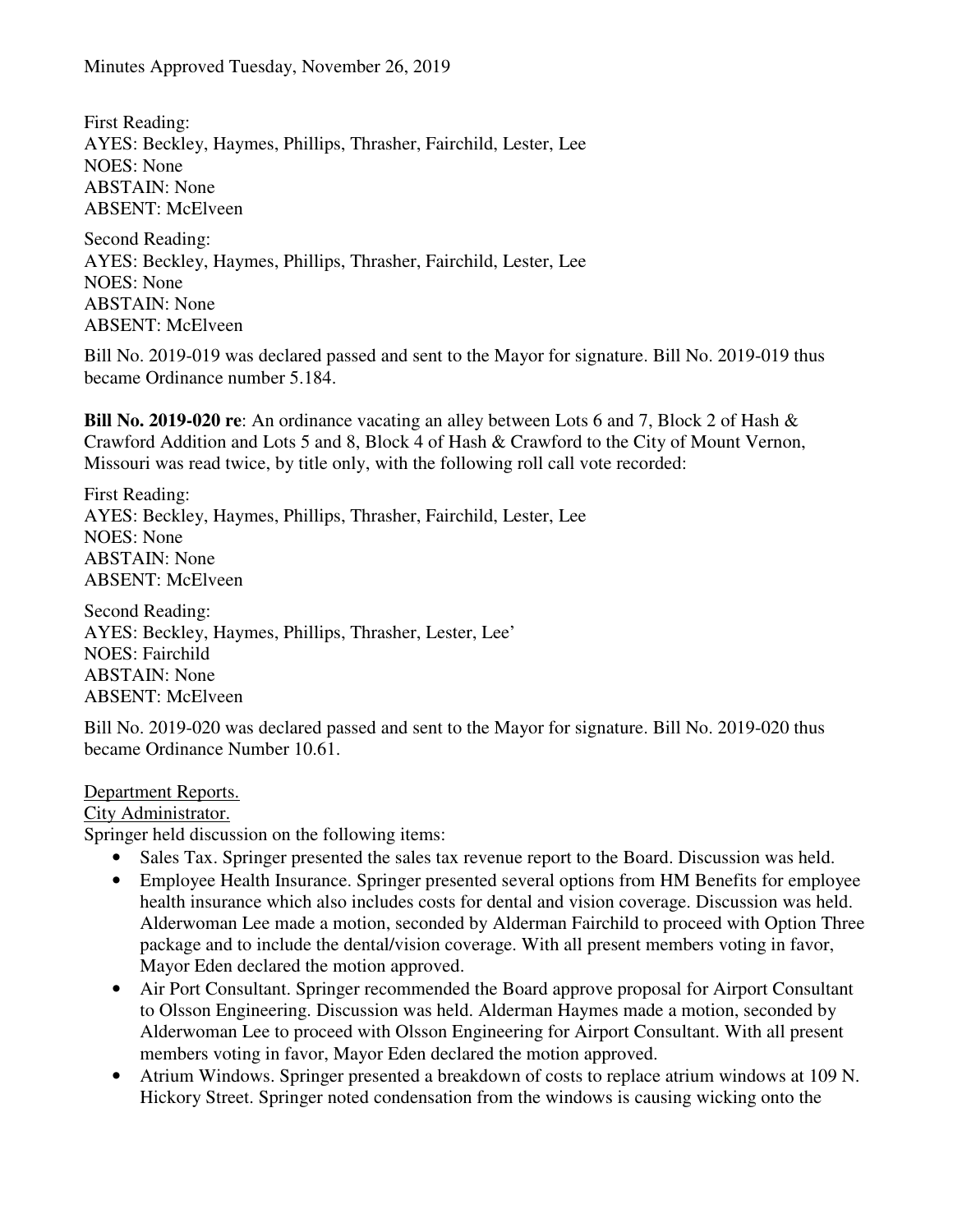sheetrock and will continue to do so unless repaired. Discussion was held. Alderman Haymes made a motion, seconded by Alderwoman Lee to proceed with replacing glass and new rubber glazing for atrium windows at 109 N. Hickory Street for a total cost of \$21,000.00. With all present members voting in favor, Mayor Eden declared the motion approved.

- Task Order HDR. Springer requested approval to add an additional task order to HDR Engineering contract which will allow engineering of the plan, bid and administer installation of approximately five hundred (500) feet of sewer main on Landrum Street to the property line of 417 Athletics. Discussion was held. Alderman Fairchild made a motion, seconded by Alderwoman Lee to proceed with additional task order for engineering, bidding and administrating installation for a cost of \$11,170.00. With all present members voting in favor, Mayor Eden declared the motion approved.
- Skate Park. Springer requested the Board consider placement and budget for the construction of a skate park at Gibbs Park. Discussion was held. Alderwoman Lee made a motion, seconded by Alderwoman Thrasher to approve plan and placement of Skate Park at Gibbs Park. With all present members voting in favor, Mayor Eden declared the motion approved.
- Wastewater Treatment Plant Management. Springer requested the Board consider bidding out contract for management of Wastewater Treatment Facility. Springer noted there have been several issues through the years regarding the handling of storm water, processing of waste sludge and operations in general. Discussion was held. Alderman Haymes made a motion, seconded by Alderman Fairchild to give required notification of intent to terminate contract with Clean Stream and hire Everett Williams as interim plant manager. With all present members voting in favor, Mayor Eden declared the motion approved
- City Clerk Trainee. Springer reported he has received notification from City Clerk of intentions to retire December 31, 2020 and requested if the Board wished to hire a trainee to ensure a seamless transition. Discussion was held. Alderman Phillips made a motion, seconded by Alderman Beckley to proceed with hiring a City Clerk trainee. With all present members voting in favor, Mayor Eden declared the motion approved.
- 417 Building Permit. Springer reported Earl Alexander, representative of 417 Athletics, is requesting the Board to consider waiving the building permit cost of \$5,364.30. Discussion was held. Mayor Eden reported it was the consensus of the Board to take no action on request.
- 2020 Budget. Springer presented the proposed 2020 budget to the Board along with the Budget Summary, as required by RSMo §67.010. Springer requested the Board review the proposed budget for approval before December 31, 2019. Discussion was held.

# Director of Public Works.

Kelley held discussion on the following items:

• Maintenance Materials and Equipment Purchases. Kelley presented the following budgeted items for approval to purchase:

| Road Salt (Street Department)                     | \$9,451.00  |
|---------------------------------------------------|-------------|
| Pole/wire inventory restock (Electric Department) | \$22,634.00 |
| Turbine blower attachment (Golf Department)       | \$5,380.00  |
| Tables/chairs/miscellaneous (The MARC)            | \$7,195.00  |

Discussion was held. Alderwoman Lee made a motion, seconded by Alderman Fairchild to approve purchases as requested. With all present members voting in favor, Mayor Eden declared the motion approved.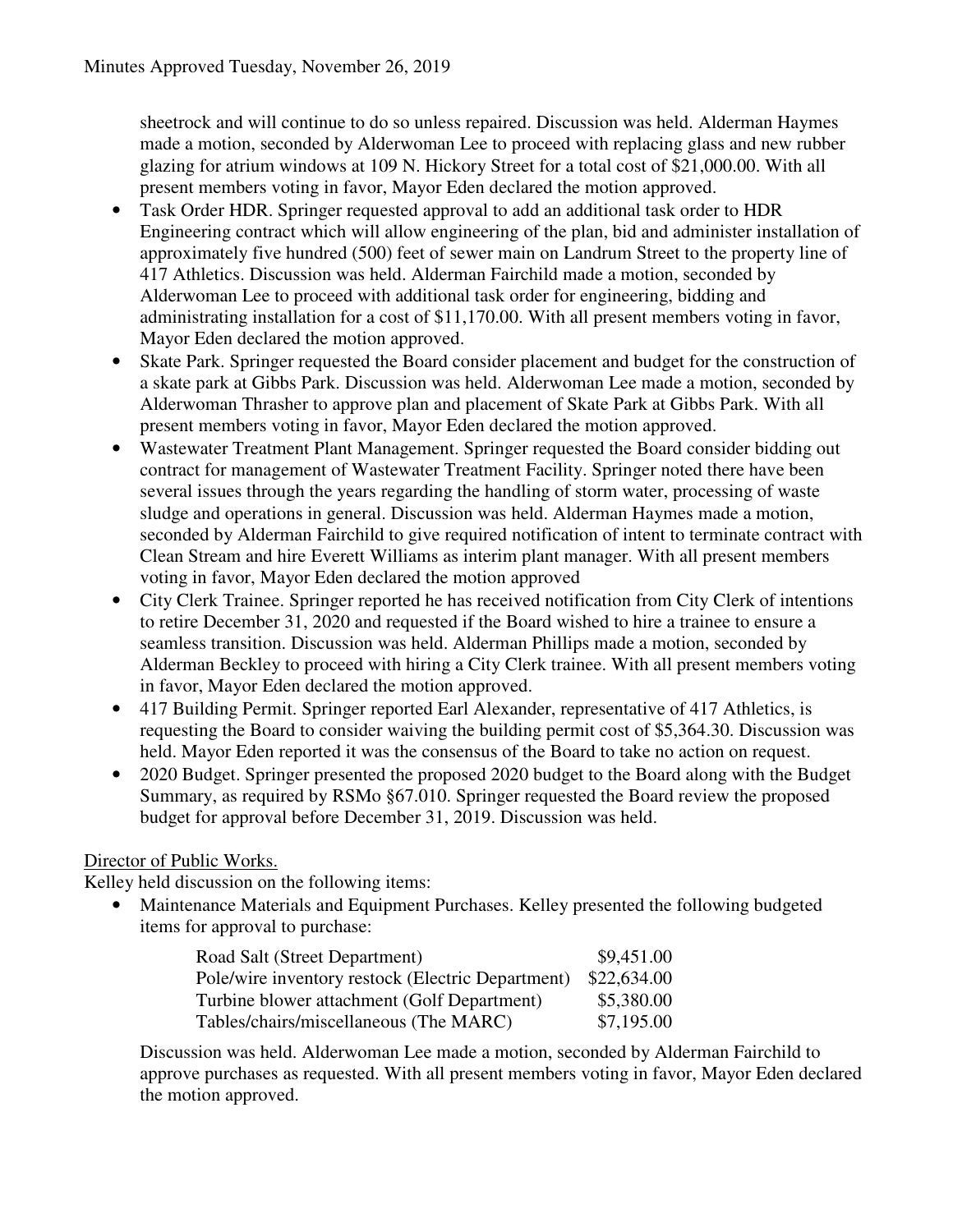• Employee Probation. Kelley reported Street Department employee Mike McCullah is doing well and requested approval to move to full-time status. Discussion was held. Alderwoman Lee made a motion, seconded Alderman Fairchild to approve request. With all present members voting in favor, Mayor Eden declared the motion approved.

### Treasurer.

Weldy held discussion on the following items:

- Bills Paid. Weldy presented the bills paid report and requested any discussion. None brought forth.
- Bills Over \$5,000. Weldy presented the bills over \$5,000 and requested the Board consider approval for payment. Alderman Fairchild made a motion, seconded by Alderwoman Lee to approve bills over \$5,000 as presented. With all present members voting in favor, Mayor Eden declared the motion approved.
- Bad Debt. Weldy presented bad debt report and requested the Board write-off accounts as presented in report. Discussion was held. Alderwoman Lee made a motion, seconded by Alderman Beckley to write-off accounts as presented to Bad Debt. With all present members voting in favor, Mayor Eden declared the motion approved.

# Code Enforcement.

Moore held discussion on the following items:

- October Permit Statistical Report. Moore presented the October Permit statistical report and requested any discussion. None brought forth.
- Sidewalk Design. Moore reported the Planning and Zoning Commission held a public hearing on November 5, 2019 regarding text change for requirements pertaining City Code, Section 510.040 construction requirements for sidewalks. Moore noted the Commission recommends the text change to the Board for approval by ordinance.

### Police.

Hubert held discussion on the following items:

- Employee Probation. Hubert requested the Board move Officers Alan Campbell and Daniel Dunklin to full-time status. Discussion was held. Alderman Phillips made a motion, seconded by Alderman Haymes to move employees to full-time status as recommended. With all present members voting in favor, Mayor Eden declared the motion approved.
- Medication Take-back. Hubert reported 168 pounds of medication was collected in the drug-take back receptacle in City Hall. Hubert noted collected medication was transported to a facility in Pittsburg, Kansas. Discussion was held.

# Old Business.

Mayor Eden requested any old business to be brought to the floor for discussion.

• Alderman Phillips requested status of burnout building at 122 W. Patterson St. Discussion was held.

### New Business.

Mayor Eden requested any new business to be brought to the floor. None brought forth.